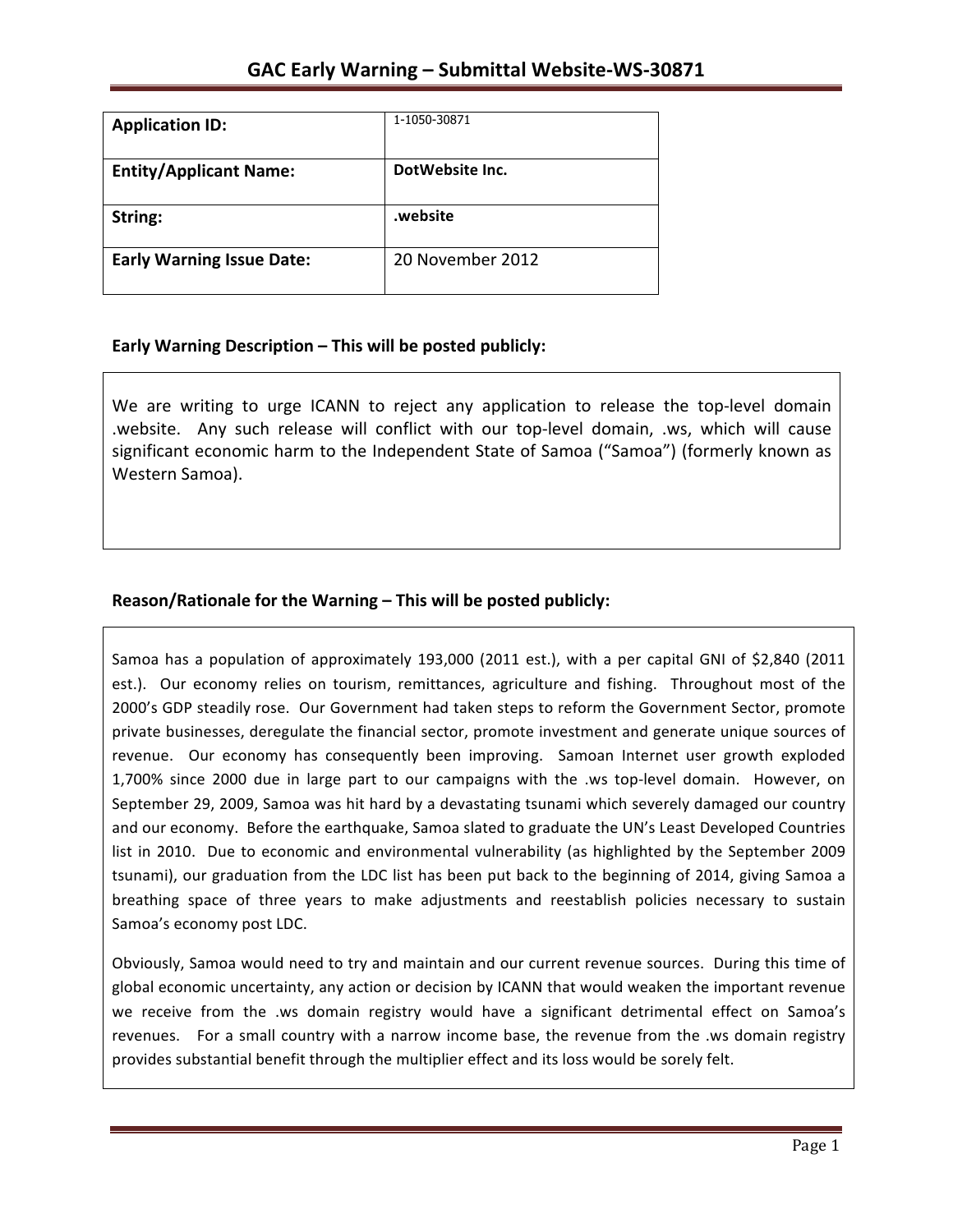### **CONFUSINGLY SIMILAR**

The top-level domain .website, if released, would be confusingly similar to the top-level domain .ws; therefore, ICANN should reject the three (3) applications for the release of .website. A top-level domain is "confusingly similar" to another top-level domain when that top-level domain so resembles a top-level domain previously released by ICANN and used throughout the world, as to be likely to cause confusion, or to cause mistake, or to deceive.

Here, .ws closely resembles .website in meaning due to our development of the top-level domain over years through our license arrangements, extensive marketing campaigns and investment of millions of dollars. Since 1999, the top level domain, .ws, has been extensively marketed throughout the world as synonymous with "WebSite." Users that register a .ws domain name do so because they want Internet users to think of such domain as their "WebSite"." Users that register for a .ws domain name do not do so because they want Internet users to believe it has some link with the country of Western Samoa.

Since 1999, over 1,000,000 .ws domain names have been registered and used by Internet users for their websites and email addresses. At one point in time, www.WebSite.ws, was the 2,500<sup>th</sup> most visited website in the world. Currently .ws has millions of search results on Google and hundreds of millions of pages on the Google search engine.

If .website is released, Internet users attempting to find a person's or company's website will be confused as to whether he or she should go to the domain name with a .ws or .website. to find the website he or she is looking for. If Internet users are not able to quickly find the website they are looking for, they will grow frustrated and log off. One important goal of the Internet and those charged with assigning domain names should be to ensure that users can easily find the information they are looking for with as little confusion as possible. Creating and releasing confusingly similar top-level domains defeats this goal.

## **INTERFERENCE WITH PROSPECTIVE ECONOMIC ADVANTAGE**

Moreover, such conduct causes tortuous interference with the prospective economic advantage of Samoa and its licensees. The tort consists of intentional (or negligent) and improper methods of diverting or taking business from another that are not within the privilege of fair competition. Generally, the tort of interference with prospective economic advantage arises when (1) an economic relationship exists between the plaintiff and some third party with the probability of future economic benefit to the plaintiff; (2) the defendant has knowledge of the relationship; (3) the defendant engaged in wrongful conduct (either intentionally or negligently); (4) actual disruption of the relationship which causes economic harm occurs; (5) the economic harm to the plaintiff was proximately caused by the acts of the defendant; and (6) the defendant's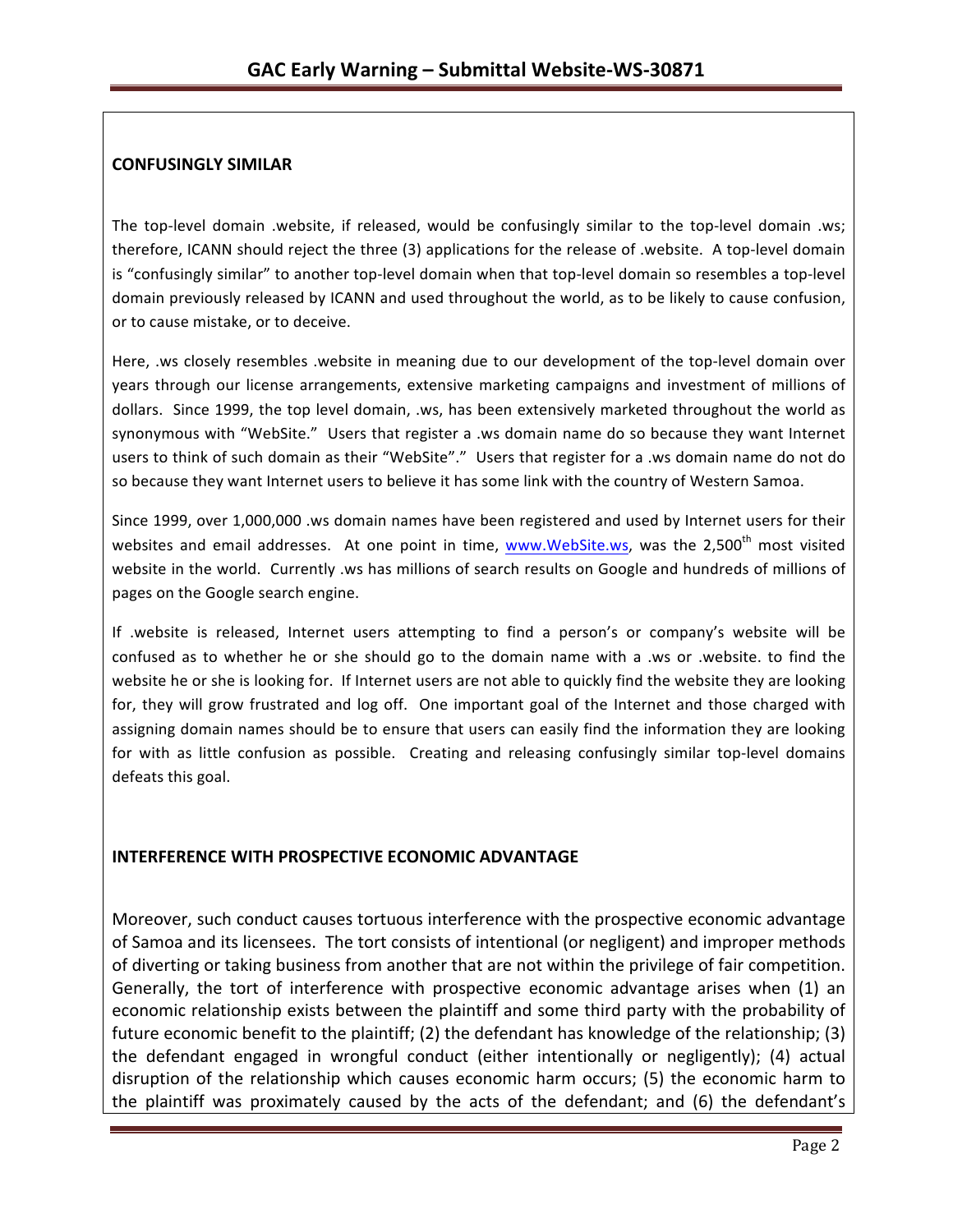conduct was wrongful by some legal measure other than the fact of interference itself.

Here, the Government of Samoa through its licensees market the top level domain, .ws., as "WebSite" and register internet domains for over internet users desiring to have their own .ws WebSite. ICANN is aware of this contractual arrangement. Releasing top level domains .website will cause confusion among internet users as described above and such confusion will cause economic harm to Samoa by causing the number of .ws domain registrations to substantially decrease.

## **Possible Remediation steps for Applicant – This will be posted publicly:**

The applicant should withdraw their application based on the information provided above

## **Further Notes from GAC Member(s) (Optional) – This will be posted publicly:**

The Government of Samoa and its licensees enthusiastically support the continuing expansion of the Internet and the opportunities it provides users and content providers, as well as the revenue it can help generate for our world's lesser developed countries, which includes Samoa. However, the release of toplevel domain names that are confusingly similar to existing top-level domains will have a destructive impact on such progress and drastically reduces revenues for Samoa. Accordingly, we strongly urge ICANN to reject the three (3) applications for the release of the .website top-level domain.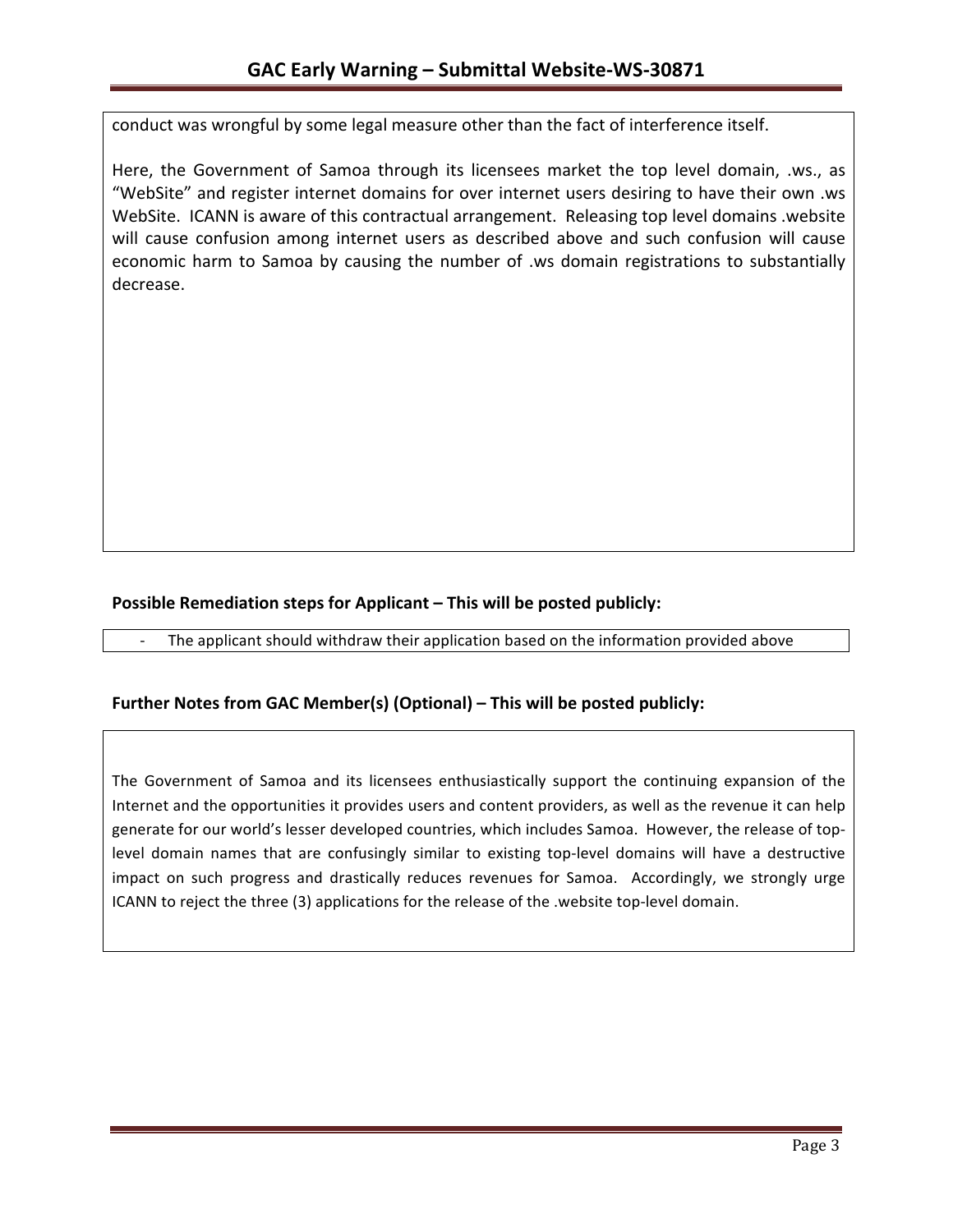# **INFORMATION FOR APPLICANTS**

# **About GAC Early Warning**

The GAC Early Warning is a notice only. It is not a formal objection, nor does it directly lead to a process that can result in rejection of the application. However, a GAC Early Warning should be taken seriously as it raises the likelihood that the application could be the subject of GAC Advice on New gTLDs or of a formal objection at a later stage in the process. Refer to section 1.1.2.4 of the Applicant Guidebook (http://newgtlds.icann.org/en/applicants/agb) for more information on GAC Early Warning.

# **Instructions if you receive the Early Warning**

**ICANN** strongly encourages you work with relevant parties as soon as possible to address the concerns **voiced in the GAC Early Warning.** 

### **Asking questions about your GAC Early Warning**

If you have questions or need clarification about your GAC Early Warning, please contact gacearlywarning@gac.icann.org. As highlighted above, ICANN strongly encourages you to contact